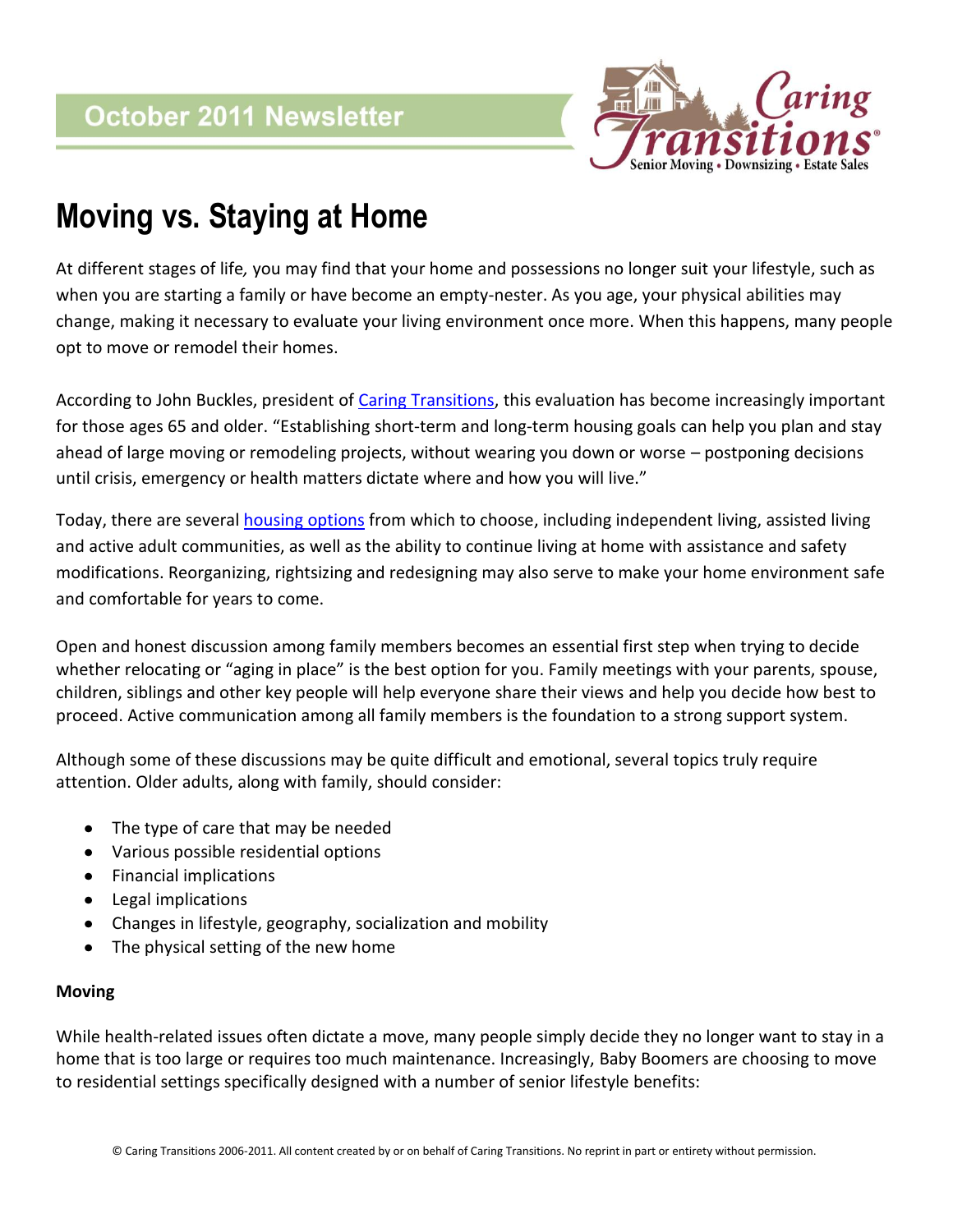- Architectural designs that maximize safety and security and provide common space for social, recreational and other activities
- Daily opportunities for social interaction with those who share your interests
- Conveniently located near shopping centers, bus or van transportation, and other activities
- Amenities, such as guest rooms, fitness centers and recreation programs
- Availability of health care services that may be needed in the future
- Provisions of a secure environment

# **Staying at Home**

According to AARP, over 85% of older adults prefer to age in place in the comfort of their own homes. Today, there are several agencies and tools available to help make this a safe and achievable reality. First, you must realistically evaluate your financial needs and resources to formulate an effective "stay at home" plan. If at some point, you find household tasks too overwhelming or need assistance with personal or health care issues, an array of [home care support services](http://www.care.com/) are available.

#### **Meals**

Inexpensive, hot, nutritious meals are available either through a [home-delivery](http://www.mowaa.org/) meal program, or at a congregate dining site where food can be enjoyed along with the companionship of others.

#### **Socialization**

Senior centers provide the opportunity for socialization and recreational activities for older adults. These centers may also offer legal, financial, and counseling services. They are typically operated by churches, park districts, or the community in which they are located, and often provide transportation.

## **Friendly visitor and telephone reassurance programs**

These services can provide companionship and someone to check on you or your loved one. Typically, volunteer or religiously affiliated social service agencies are providers of these services.

#### **Adult day services**

Long-term care communities, retirement communities, local governments, or religious, civic and other groups often operate adult day care centers that can provide social and rehabilitative activities for the older adult so the caregiver can get some rest.

#### **Respite care**

Long-term care communities, home health agencies, and other social service organizations also offer respite care for varying amounts of time from a few hours to a few weeks. This service allows family members time away from their caregiving responsibilities.

#### **Household services**

Contact your local Area Agency on Aging (AAA) or check with local home health care agencies or [residential](http://www.trubluehousecare.com/)  [property management companies](http://www.trubluehousecare.com/) in your community to get help with minor household repairs, yard work, housekeeping or seasonal work.

#### **In-Home Care:**

[In-home care services](http://www.homehelpers.cc/) are becoming a popular alternative to moving to an assisted living or skilled nursing community. Check with local home health care agencies about what services they provide: